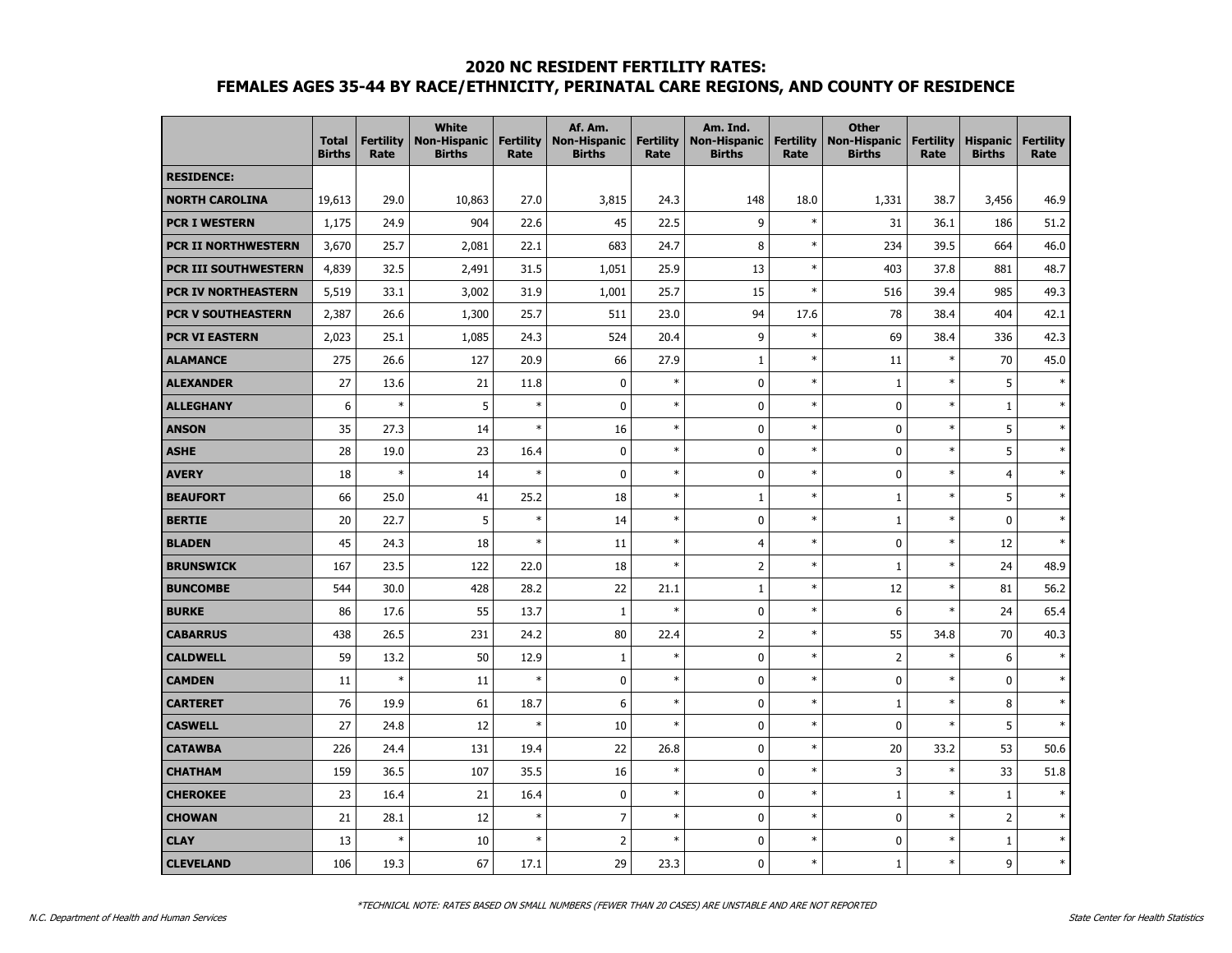# **2020 NC RESIDENT FERTILITY RATES: FEMALES AGES 35-44 BY RACE/ETHNICITY, PERINATAL CARE REGIONS, AND COUNTY OF RESIDENCE**

|                   | <b>Total</b><br><b>Births</b> | <b>Fertility</b><br>Rate | <b>White</b><br><b>Non-Hispanic</b><br><b>Births</b> | <b>Fertility</b><br>Rate | Af. Am.<br>Non-Hispanic<br><b>Births</b> | <b>Fertility</b><br>Rate | Am. Ind.<br><b>Non-Hispanic</b><br><b>Births</b> | <b>Fertility</b><br>Rate | <b>Other</b><br><b>Non-Hispanic</b><br><b>Births</b> | <b>Fertility</b><br>Rate | <b>Hispanic</b><br><b>Births</b> | <b>Fertility</b><br>Rate |
|-------------------|-------------------------------|--------------------------|------------------------------------------------------|--------------------------|------------------------------------------|--------------------------|--------------------------------------------------|--------------------------|------------------------------------------------------|--------------------------|----------------------------------|--------------------------|
| <b>COLUMBUS</b>   | 52                            | 17.6                     | 27                                                   | 14.8                     | 17                                       | $\ast$                   | $\overline{4}$                                   | $\ast$                   | 0                                                    | $\ast$                   | $\overline{4}$                   |                          |
| <b>CRAVEN</b>     | 166                           | 30.5                     | 103                                                  | 29.9                     | 28                                       | 22.8                     | $\mathbf 0$                                      | $\ast$                   | 14                                                   | $\ast$                   | 21                               | 43.0                     |
| <b>CUMBERLAND</b> | 625                           | 29.3                     | 240                                                  | 28.6                     | 253                                      | 28.8                     | 9                                                | $\ast$                   | 38                                                   | 42.6                     | 85                               | 30.2                     |
| <b>CURRITUCK</b>  | 50                            | 27.7                     | 44                                                   | 28.2                     | $1\,$                                    | $\ast$                   | $\mathbf{1}$                                     | $\ast$                   | $\overline{2}$                                       | $\ast$                   | $\overline{2}$                   |                          |
| DARE              | 81                            | 36.0                     | 63                                                   | 33.6                     | 1                                        | $\ast$                   | $\pmb{0}$                                        | $\ast$                   | 3                                                    | $\ast$                   | 14                               | $\ast$                   |
| <b>DAVIDSON</b>   | 190                           | 19.1                     | 137                                                  | 17.6                     | 17                                       | $\ast$                   | 1                                                | $\ast$                   | 6                                                    | $\ast$                   | 29                               | 35.5                     |
| <b>DAVIE</b>      | 68                            | 28.1                     | 53                                                   | 26.0                     | 5                                        | $\ast$                   | $\mathbf{1}$                                     | $\ast$                   | $\overline{2}$                                       | $\ast$                   | $\overline{7}$                   | $\ast$                   |
| <b>DUPLIN</b>     | 76                            | 23.2                     | 23                                                   | 14.2                     | 13                                       | $\ast$                   | $\mathbf 0$                                      | $\ast$                   | $1\,$                                                | $\ast$                   | 39                               | 45.5                     |
| <b>DURHAM</b>     | 897                           | 38.4                     | 445                                                  | 42.9                     | 215                                      | 25.9                     | 3                                                | $\ast$                   | 65                                                   | 45.5                     | 169                              | 52.9                     |
| <b>EDGECOMBE</b>  | 46                            | 15.5                     | 13                                                   | $\ast$                   | 23                                       | 12.9                     | $\mathbf 2$                                      | $\ast$                   | 0                                                    | $\ast$                   | 8                                | $\ast$                   |
| <b>FORSYTH</b>    | 720                           | 29.9                     | 358                                                  | 28.0                     | 154                                      | 23.3                     | $\mathbf 0$                                      | $\ast$                   | 42                                                   | 39.5                     | 166                              | 46.8                     |
| <b>FRANKLIN</b>   | 114                           | 27.1                     | 65                                                   | 24.6                     | 23                                       | 19.9                     | $\mathbf 0$                                      | $\ast$                   | $\overline{2}$                                       | $\ast$                   | 24                               | 70.0                     |
| <b>GASTON</b>     | 407                           | 28.1                     | 244                                                  | 24.8                     | 93                                       | 31.9                     | 3                                                | $\ast$                   | 18                                                   | $\ast$                   | 49                               | 37.5                     |
| <b>GATES</b>      | 14                            | $\ast$                   | 11                                                   | $\ast$                   | 3                                        | $\ast$                   | $\mathbf 0$                                      | $\ast$                   | 0                                                    | $\ast$                   | $\mathbf 0$                      |                          |
| <b>GRAHAM</b>     | 7                             | $\ast$                   | 6                                                    | $\ast$                   | $\mathbf 0$                              | $\ast$                   | $\mathbf 0$                                      | $\ast$                   | 0                                                    | $\ast$                   | $\mathbf{1}$                     |                          |
| <b>GRANVILLE</b>  | 90                            | 25.6                     | 50                                                   | 24.8                     | 18                                       | $\ast$                   | $\pmb{0}$                                        | $\ast$                   | 0                                                    | $\ast$                   | 22                               | 63.0                     |
| <b>GREENE</b>     | 25                            | 22.7                     | 10                                                   | $\ast$                   | $\overline{7}$                           | $\ast$                   | $\pmb{0}$                                        | $\ast$                   | 0                                                    | $\ast$                   | 8                                | $\ast$                   |
| <b>GUILFORD</b>   | 1,053                         | 30.1                     | 418                                                  | 26.6                     | 373                                      | 27.8                     | $\mathbf 2$                                      | $\ast$                   | 110                                                  | 43.4                     | 150                              | 47.7                     |
| <b>HALIFAX</b>    | 54                            | 20.3                     | 24                                                   | 25.6                     | 23                                       | 15.3                     | $\mathbf{1}$                                     | $\ast$                   | $\mathbf{1}$                                         | $\ast$                   | 5                                | $\ast$                   |
| <b>HARNETT</b>    | 206                           | 22.2                     | 123                                                  | 22.3                     | 37                                       | 17.9                     | 1                                                | $\ast$                   | $\overline{7}$                                       | $\ast$                   | 38                               | 28.0                     |
| <b>HAYWOOD</b>    | 72                            | 20.5                     | 62                                                   | 19.5                     | 1                                        | $\ast$                   | $\mathbf 0$                                      | $\ast$                   | $\mathbf{1}$                                         | $\ast$                   | 8                                |                          |
| <b>HENDERSON</b>  | 178                           | 26.6                     | 117                                                  | 21.8                     | 8                                        | $\ast$                   | $\mathbf 0$                                      | $\ast$                   | 13                                                   | $\ast$                   | 40                               | 45.6                     |
| <b>HERTFORD</b>   | 26                            | 21.7                     | 8                                                    | $\ast$                   | 13                                       | $\ast$                   | $\pmb{0}$                                        | $\ast$                   | $\mathbf 1$                                          | $\ast$                   | $\overline{4}$                   |                          |
| <b>HOKE</b>       | 116                           | 28.4                     | 41                                                   | 26.4                     | 36                                       | 26.9                     | $\overline{7}$                                   | $\ast$                   | $\overline{4}$                                       | $\ast$                   | 28                               | 38.1                     |
| <b>HYDE</b>       | 10                            | $\ast$                   | 9                                                    | $\ast$                   | 1                                        | $\ast$                   | $\mathbf 0$                                      | $\ast$                   | $\mathbf 0$                                          | $\ast$                   | 0                                | $\ast$                   |
| <b>IREDELL</b>    | 316                           | 26.7                     | 224                                                  | 25.9                     | 37                                       | 24.6                     | 1                                                | $\ast$                   | 19                                                   | $\ast$                   | 35                               | 32.1                     |
| <b>JACKSON</b>    | 48                            | 21.7                     | 32                                                   | 18.1                     | $\overline{2}$                           | $\ast$                   | $1\,$                                            | $\ast$                   | $\overline{2}$                                       | $\ast$                   | 11                               | $\ast$                   |
| <b>JOHNSTON</b>   | 397                           | 26.2                     | 232                                                  | 23.1                     | 63                                       | 23.3                     | $\mathbf 2$                                      | $\ast$                   | 9                                                    | $\ast$                   | 91                               | 42.7                     |
| <b>JONES</b>      | 7                             | $\ast$                   | 5                                                    | $\ast$                   | $\mathbf 0$                              | $\ast$                   | $\pmb{0}$                                        | $\ast$                   | $\pmb{0}$                                            | $\ast$                   | $\overline{2}$                   |                          |
| <b>LEE</b>        | 116                           | 30.6                     | 46                                                   | 21.8                     | 14                                       | $\ast$                   | 1                                                | $\ast$                   | 2                                                    | $\ast$                   | 53                               | 70.4                     |
| <b>LENOIR</b>     | 68                            | 21.9                     | 26                                                   | 18.0                     | 30                                       | 22.3                     | $\mathbf 0$                                      | $\ast$                   | 0                                                    | $\ast$                   | $12\,$                           | $\ast$                   |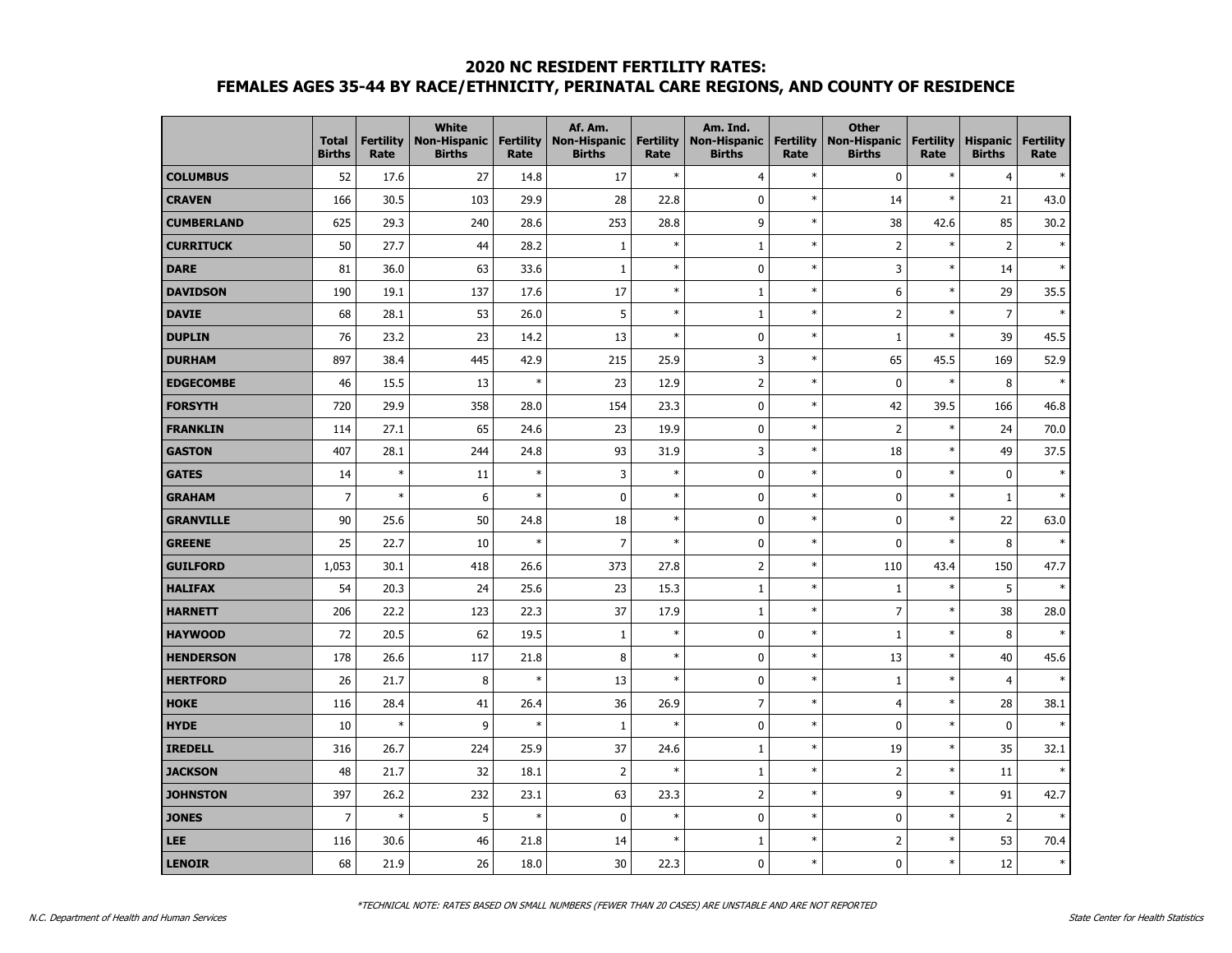# **2020 NC RESIDENT FERTILITY RATES: FEMALES AGES 35-44 BY RACE/ETHNICITY, PERINATAL CARE REGIONS, AND COUNTY OF RESIDENCE**

|                    | <b>Total</b><br><b>Births</b> | <b>Fertility</b><br>Rate | <b>White</b><br><b>Non-Hispanic</b><br><b>Births</b> | <b>Fertility</b><br>Rate | Af. Am.<br><b>Non-Hispanic</b><br><b>Births</b> | <b>Fertility</b><br>Rate | Am. Ind.<br><b>Non-Hispanic</b><br><b>Births</b> | <b>Fertility</b><br>Rate | <b>Other</b><br><b>Non-Hispanic</b><br><b>Births</b> | <b>Fertility</b><br>Rate | <b>Hispanic</b><br><b>Births</b> | <b>Fertility</b><br>Rate |
|--------------------|-------------------------------|--------------------------|------------------------------------------------------|--------------------------|-------------------------------------------------|--------------------------|--------------------------------------------------|--------------------------|------------------------------------------------------|--------------------------|----------------------------------|--------------------------|
| <b>LINCOLN</b>     | 128                           | 24.0                     | 108                                                  | 24.1                     | 3                                               | $\ast$                   | $\pmb{0}$                                        | $\ast$                   | 5                                                    | $\ast$                   | 12                               |                          |
| <b>MCDOWELL</b>    | 40                            | 16.3                     | 28                                                   | 12.9                     | $\mathbf{1}$                                    | $\ast$                   | $\mathbf{0}$                                     | $\ast$                   | 0                                                    | $\ast$                   | 11                               | $\ast$                   |
| <b>MACON</b>       | 52                            | 28.5                     | 39                                                   | 24.9                     | 0                                               | $\ast$                   | $\mathbf 0$                                      | $\ast$                   | 0                                                    | $\ast$                   | 13                               | $\ast$                   |
| <b>MADISON</b>     | 20                            | 15.8                     | 19                                                   | $\ast$                   | 0                                               | $\ast$                   | $\mathbf 0$                                      | $\ast$                   | 0                                                    | $\ast$                   | $\mathbf{1}$                     | $\ast$                   |
| <b>MARTIN</b>      | 28                            | 24.9                     | 13                                                   | $\ast$                   | 12                                              | $\ast$                   | $\mathbf 0$                                      | $\ast$                   | 0                                                    | $\ast$                   | 3                                | $\ast$                   |
| <b>MECKLENBURG</b> | 3,156                         | 37.1                     | 1,459                                                | 40.1                     | 770                                             | 26.2                     | 5                                                | $\ast$                   | 283                                                  | 39.6                     | 639                              | 53.9                     |
| <b>MITCHELL</b>    | 13                            | $\ast$                   | 11                                                   | $\ast$                   | 0                                               | $\ast$                   | $\mathbf 0$                                      | $\ast$                   | 0                                                    | $\ast$                   | $\overline{2}$                   | $\ast$                   |
| <b>MONTGOMERY</b>  | 41                            | 27.3                     | 17                                                   | $\ast$                   | $\overline{7}$                                  | $\ast$                   | $\mathbf 0$                                      | $\ast$                   | 3                                                    | $\ast$                   | 14                               | $\ast$                   |
| <b>MOORE</b>       | 217                           | 34.9                     | 164                                                  | 34.5                     | 14                                              | $\ast$                   | $\overline{2}$                                   | $\ast$                   | 8                                                    | $\ast$                   | 29                               | 54.8                     |
| <b>NASH</b>        | 137                           | 24.9                     | 60                                                   | 24.4                     | 54                                              | 21.6                     | $\mathbf 0$                                      | $\ast$                   | 3                                                    | $\ast$                   | 20                               | 48.7                     |
| <b>NEW HANOVER</b> | 445                           | 28.9                     | 351                                                  | 29.2                     | 36                                              | 18.8                     | $1\,$                                            | $\ast$                   | 11                                                   | $\ast$                   | 46                               | 44.0                     |
| <b>NORTHAMPTON</b> | 15                            | $\ast$                   | $\overline{4}$                                       | $\ast$                   | 10                                              | $\ast$                   | $\mathbf 0$                                      | $\ast$                   | $\pmb{0}$                                            | $\ast$                   | $\mathbf{1}$                     |                          |
| <b>ONSLOW</b>      | 319                           | 29.0                     | 202                                                  | 27.7                     | 39                                              | 22.4                     | $\overline{2}$                                   | $\ast$                   | 18                                                   | $\ast$                   | 58                               | 39.3                     |
| <b>ORANGE</b>      | 329                           | 37.3                     | 218                                                  | 35.9                     | 26                                              | 28.0                     | $\mathbf{0}$                                     | $\ast$                   | 39                                                   | 39.9                     | 46                               | 55.4                     |
| <b>PAMLICO</b>     | 16                            | $\ast$                   | 8                                                    | $\ast$                   | 5                                               | $\ast$                   | $\mathbf 0$                                      | $\ast$                   | $\mathbf{1}$                                         | $\ast$                   | $\overline{2}$                   | $\ast$                   |
| <b>PASQUOTANK</b>  | 60                            | 23.5                     | 31                                                   | 23.2                     | 20                                              | 22.5                     | $1\,$                                            | $\ast$                   | $\overline{2}$                                       | $\ast$                   | 6                                | $\ast$                   |
| <b>PENDER</b>      | 107                           | 25.7                     | 80                                                   | 24.6                     | 6                                               | $\ast$                   | $\mathbf 0$                                      | $\ast$                   | $\mathbf 1$                                          | $\ast$                   | 20                               | 55.4                     |
| <b>PERQUIMANS</b>  | 8                             | $\ast$                   | 5                                                    | $\ast$                   | $\overline{2}$                                  | $\ast$                   | $\mathbf 0$                                      | $\ast$                   | $\pmb{0}$                                            | $\ast$                   | $\mathbf{1}$                     | $\ast$                   |
| <b>PERSON</b>      | 66                            | 30.2                     | 41                                                   | 26.8                     | 16                                              | $\ast$                   | $1\,$                                            | $\ast$                   | $\mathbf 1$                                          | $\ast$                   | $\overline{7}$                   | $\ast$                   |
| <b>PITT</b>        | 289                           | 25.3                     | 143                                                  | 25.2                     | 94                                              | 20.5                     | $\mathbf 0$                                      | $\ast$                   | 15                                                   | $\ast$                   | 37                               | 46.1                     |
| <b>POLK</b>        | 18                            | $\ast$                   | 15                                                   | $\ast$                   | $\mathbf 0$                                     | $\ast$                   | $\mathbf 0$                                      | $\ast$                   | $\mathbf 1$                                          | $\ast$                   | $\overline{2}$                   |                          |
| <b>RANDOLPH</b>    | 223                           | 27.0                     | 145                                                  | 22.8                     | 12                                              | $\ast$                   | $\mathbf{0}$                                     | $\ast$                   | $\overline{7}$                                       | $\ast$                   | 59                               | 53.4                     |
| <b>RICHMOND</b>    | 52                            | 20.4                     | 32                                                   | 22.9                     | 14                                              | $\ast$                   | $\mathbf{0}$                                     | $\ast$                   | 0                                                    | $\ast$                   | 6                                | $\ast$                   |
| <b>ROBESON</b>     | 167                           | 21.2                     | 40                                                   | 22.6                     | 26                                              | 14.7                     | 56                                               | 15.6                     | 3                                                    | $\ast$                   | 42                               | 61.8                     |
| <b>ROCKINGHAM</b>  | 105                           | 21.0                     | 70                                                   | 19.5                     | 17                                              | $\ast$                   | $\mathbf{1}$                                     | $\ast$                   | $\mathsf{2}\,$                                       | $\ast$                   | 15                               | $\ast$                   |
| <b>ROWAN</b>       | 222                           | 26.8                     | 129                                                  | 22.5                     | 33                                              | 22.0                     | $1\,$                                            | $\ast$                   | 8                                                    | $\ast$                   | 51                               | 57.0                     |
| <b>RUTHERFORD</b>  | 70                            | 19.3                     | 56                                                   | 18.5                     | 8                                               | $\ast$                   | $\mathbf 0$                                      | $\ast$                   | 0                                                    | $\ast$                   | 6                                | $\ast$                   |
| <b>SAMPSON</b>     | 115                           | 32.0                     | 34                                                   | 18.4                     | 21                                              | 23.1                     | 5                                                | $\ast$                   | $1\,$                                                | $\ast$                   | 54                               | 74.2                     |
| <b>SCOTLAND</b>    | 32                            | 17.2                     | 11                                                   | $\ast$                   | 15                                              | $\ast$                   | 3                                                | $\ast$                   | $\mathbf 1$                                          | $\ast$                   | $\mathsf{2}$                     | $\ast$                   |
| <b>STANLY</b>      | 67                            | 19.0                     | 56                                                   | 19.8                     | $\overline{2}$                                  | $\ast$                   | $\mathbf 0$                                      | $\ast$                   | 3                                                    | $\ast$                   | 6                                | $\ast$                   |
| <b>STOKES</b>      | 27                            | 11.0                     | 21                                                   | 9.4                      | $\mathbf 1$                                     | $\ast$                   | $\mathbf 0$                                      | $\ast$                   | $\pmb{0}$                                            | $\ast$                   | 5                                | $\ast$                   |